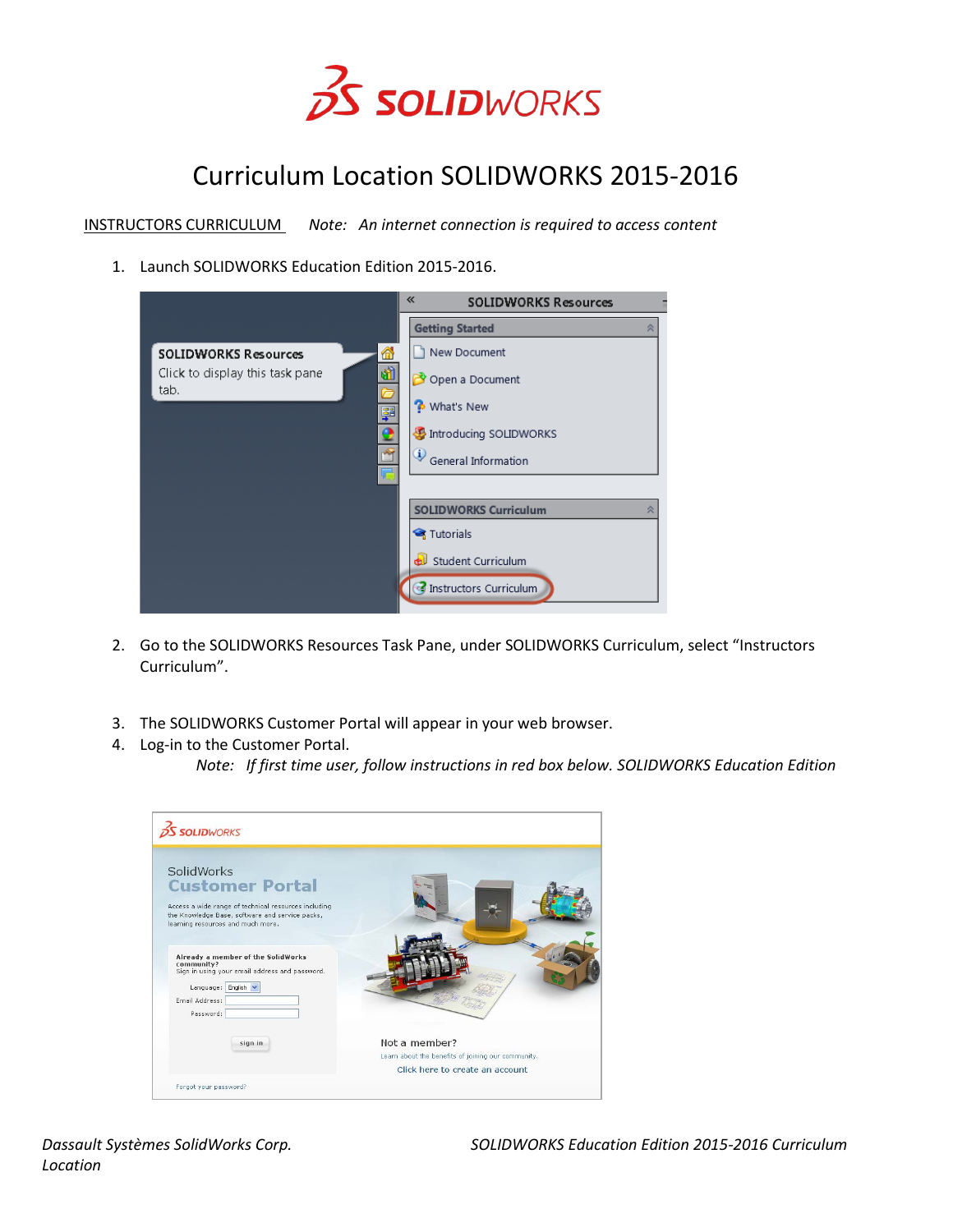- 5. After login, go to the Download section of your Customer Portal home page
- 6. Click on "Educator Resources and Curriculum"

*Note: This selection will be grayed out if there is not a SOLIDWORKS serial number associated with the account or the account is not under active SOLIDWORKS subscription service.*



7. You will now see all available curriculum and lessons. Click on the curriculum desired



*Location*

*Dassault Systèmes SolidWorks Corp. SOLIDWORKS Education Edition 2015-2016 Curriculum*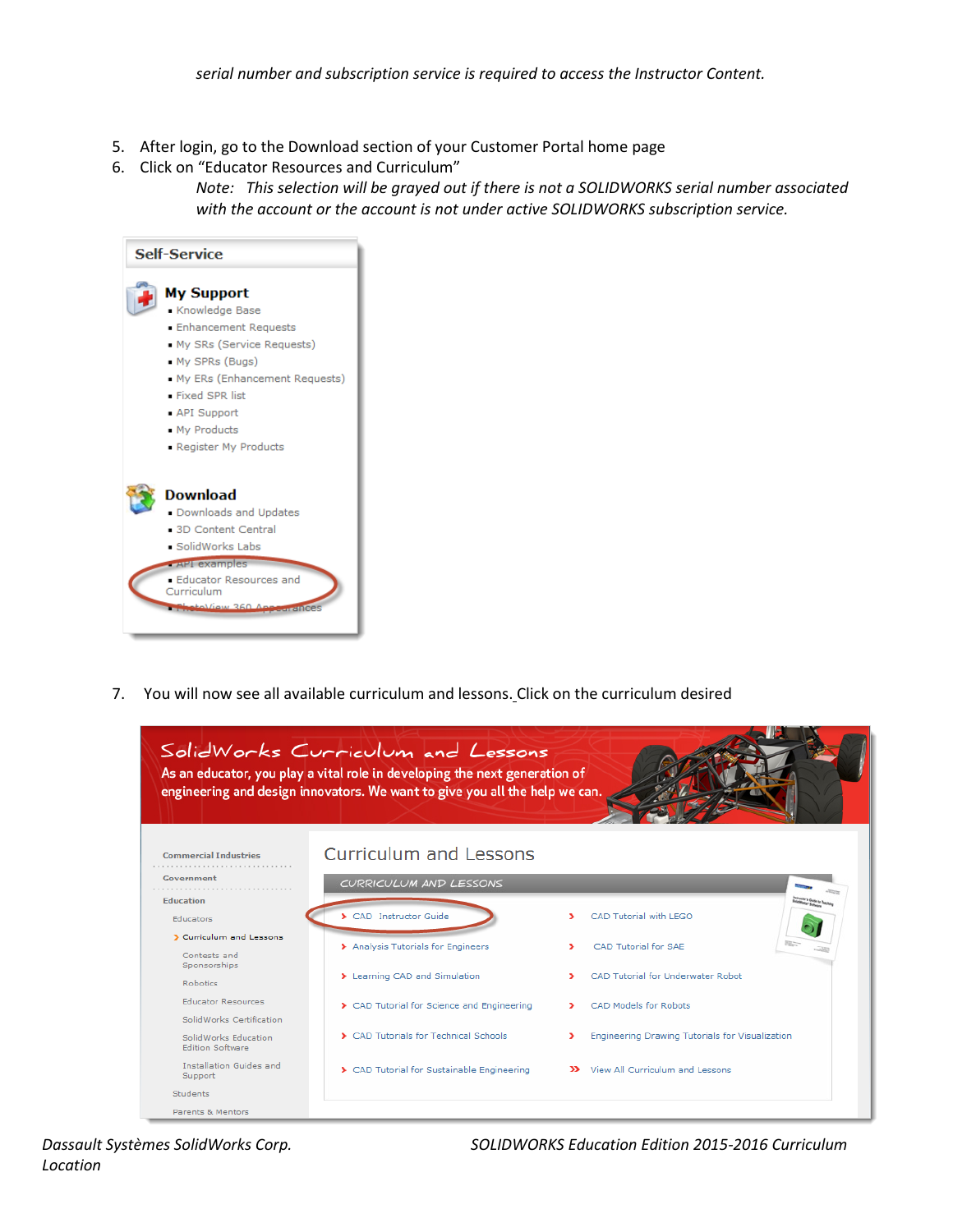8. Click on the curriculum desired. Click on the blue dot to download the curriculum and model files.

| <b>Download Includes:</b><br>Student Lesson/Model Files<br><b>Instructor Guide and Presentation</b><br>Student Guide<br><b>Teacher Lesson/Model Files</b><br><b>Available Languages:</b><br>ENG FRA DEU ITA NOR ESP JPN CHS CHT PTB SVE RUS KOR Dutch<br><b>DOWNLOAD</b><br>PREVIEW DOCUMENTS<br>SELECT TO DOWNLOAD IN YOUR LANGUAGE<br>1PN<br><b>CHS</b><br>RUS KOR<br><b>NOR</b><br>SWF<br>FNG FRA<br>DEU<br>ITA ESP<br><b>PTB</b><br>Dutch<br><b>Instructor Pack</b> | The SolidWorks Teacher Guide features 11 lessons that correspond to the<br>SolidWorks Online Tutorials. This fully reproducible, 500-page document<br>incorporates lesson plans, PowerPoint presentations, student goals, vocabulary,<br>and answers to student assessments. |  |  |  |  |  | Instructor's Guide to Teaching<br>SolidWorks <sup>®</sup> Software |  |
|-------------------------------------------------------------------------------------------------------------------------------------------------------------------------------------------------------------------------------------------------------------------------------------------------------------------------------------------------------------------------------------------------------------------------------------------------------------------------|------------------------------------------------------------------------------------------------------------------------------------------------------------------------------------------------------------------------------------------------------------------------------|--|--|--|--|--|--------------------------------------------------------------------|--|
|                                                                                                                                                                                                                                                                                                                                                                                                                                                                         |                                                                                                                                                                                                                                                                              |  |  |  |  |  |                                                                    |  |
|                                                                                                                                                                                                                                                                                                                                                                                                                                                                         |                                                                                                                                                                                                                                                                              |  |  |  |  |  |                                                                    |  |
|                                                                                                                                                                                                                                                                                                                                                                                                                                                                         |                                                                                                                                                                                                                                                                              |  |  |  |  |  |                                                                    |  |
|                                                                                                                                                                                                                                                                                                                                                                                                                                                                         |                                                                                                                                                                                                                                                                              |  |  |  |  |  |                                                                    |  |
|                                                                                                                                                                                                                                                                                                                                                                                                                                                                         |                                                                                                                                                                                                                                                                              |  |  |  |  |  |                                                                    |  |
|                                                                                                                                                                                                                                                                                                                                                                                                                                                                         |                                                                                                                                                                                                                                                                              |  |  |  |  |  |                                                                    |  |
|                                                                                                                                                                                                                                                                                                                                                                                                                                                                         |                                                                                                                                                                                                                                                                              |  |  |  |  |  |                                                                    |  |
|                                                                                                                                                                                                                                                                                                                                                                                                                                                                         |                                                                                                                                                                                                                                                                              |  |  |  |  |  |                                                                    |  |
|                                                                                                                                                                                                                                                                                                                                                                                                                                                                         |                                                                                                                                                                                                                                                                              |  |  |  |  |  |                                                                    |  |